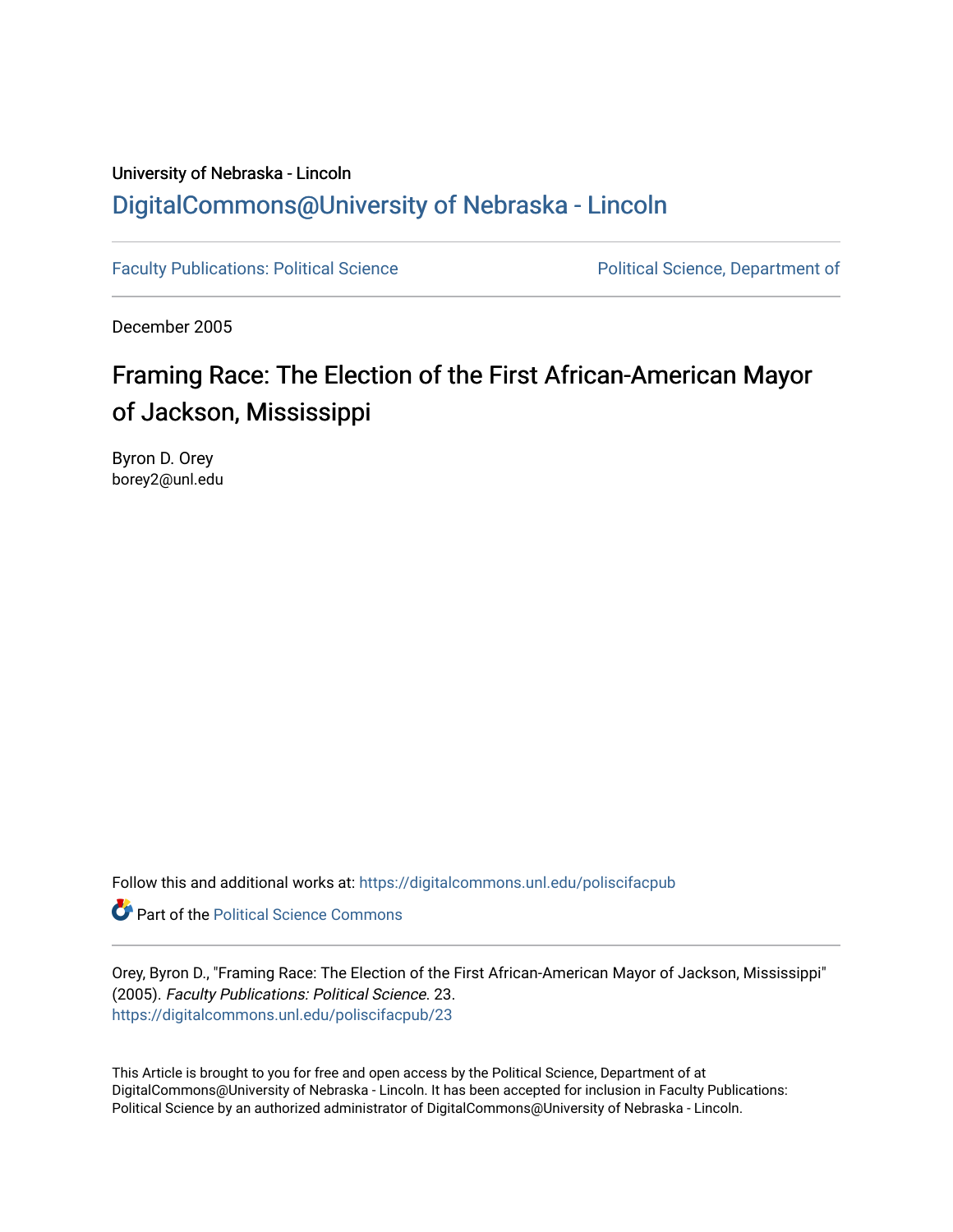## **FRAMING RACE:** THE **ELECTION OF THE FIRST AFRICAN AMERICAN MAYOR OF JACKSON, MISSISSIPPI**

#### Byron D'Andra Orey *University of Nebraska, Lincoln*

Lord have mercy! We're going to have a black mayor in Jackson in Jackson, Mississippi.

An *anonymous black woman* quoted in Chappell (1997)

The above epigraph expresses the shock within the black community of Jackson, Mississippi when Harvey Johnson was elected as the city's first African-American mayor in June, 1997. Surprisingly, four years earlier Johnson failed to win the Democratic nomination for the mayor's office. How did Johnson rebound from his earlier defeat in the 1993 Democratic mayoral primary election? In other words, how does one explain Johnson's historic victory-the first African-American mayor of Jackson, Mississippi-in light of his prior defeat in 1993?

This study argues that the role of the media proved crucial to Johnson's 1997 electoral fortunes by de-emphasizing race in its coverage of the election. Conversely, it is suggested that during the 1993 Democratic mayoral primary election, the print media racialized the campaign to the detriment of the electoral fortunes of Harvey Johnson. The study first provides a review of the literature and then offers a brief overview of the 1993 and 1997 mayoral elections. The following section subsequently identifies the data and methods utilized to answer three central research questions underpinning the study. Finally, the analysis concludes by addressing the implications of the major findings.

#### Framing Race

Framing is "the process by which a communication source, such as a news organization, defines and constructs a political issue or public controversy" (Nelson, Clawson and Oxley, 1997, p. 567). Parenti (1986) further notes that framing news content is "the manner in which the news is packaged, the amount of exposure, the placement (front page or back, lead story or last), the tone of presentation (sympathetic or slighting), the accompanying headlines and visual effects, the labeling and vocabulary"  $(p. 222)$ . While journalistic norms serve to minimize bias in the news (Ansolabehere, Behr and Iyengar, 1993; Beck, Dalton, and Huckfeldt, 1995; Bennett, 1996), the media nevertheless influence the public in a myriad of subtle ways (Parenti, 1986; Bartels, 1993). For instance, the media often frame issues with the selection labels and code words designed to "convey politically loaded images" (Parenti, 1986, p. 220).

In the past, black candidates have complained about the bias and limited coverage of the media (Pettigrew and Alston, 1988). Charles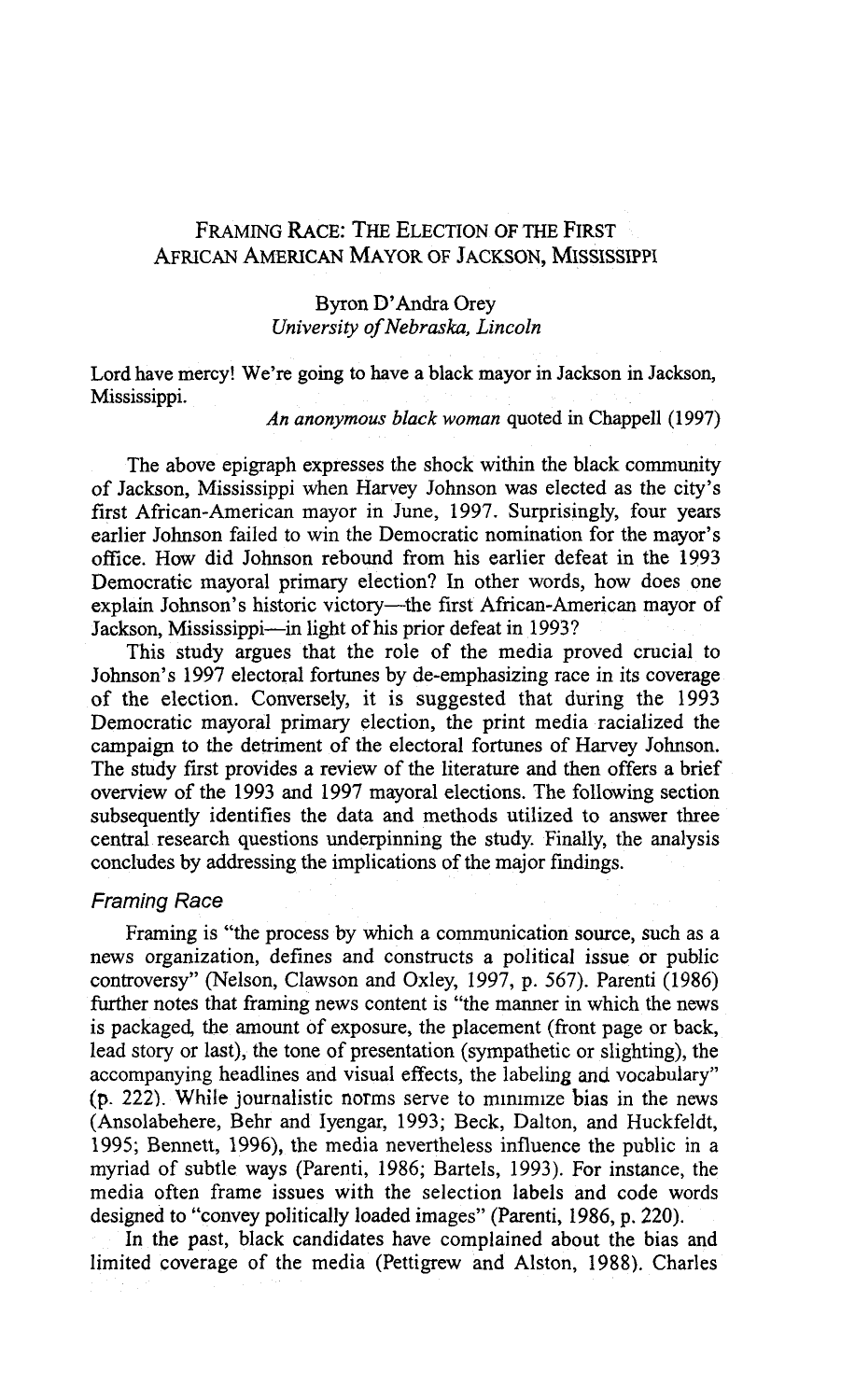Evers, the first African-American elected to the office of mayor in Mississippi since Reconstruction, lamented, "The Press has been and is one of the worst enemies, along with the police, that the Negro has in Mississippi" (Lyle, 1968, p. 68). This media bias has been particularly prevalent in political contests in which African-American candidates sought high profile elective offices (Henry, 1987).

Using Parenti's definition of framing, Reeves investigated the *New*  York Times coverage of the 1989 mayoral election featuring David Dinkins, the first black mayor of New York and Rudolph Giuliani. Reeves (1997) found that 18 percent of all the stories on Dinkin's campaign were negative in tone. According to Judson Jeffries (2000), Douglas Wilder, in his historic election as the nation's first African-American governor, received more negative treatment from the media than did his opponent in the Virginia gubernatorial contest. In a content analysis of the Washington Post, Jeffries found that 26 percent of the stories written about Wilder were negative, compared to 12 percent negative rating for his white opponent, Marshall Coleman (Jeffries, 2000).

Political contests involving African-American candidates seeking high profile political offices, generally, increase media coverage of the election (Kleppner, 1994). This heightened exposure increases media racial referents, which may undermine critical white voter support by disseminating racial cues that trigger anti-black sentiments (Pettigrew and Alston, 1988). Reeves (1997) found that 69 percent of the news articles that covered the 1989 New York mayoral campaign made references to the racial and ethnic groups of the city's electorate. He also gleaned similar empirical evidence from the 1989 Seattle mayoral election featuring an African-American, Norman Rice, who defeated Doug Jewett, a white candidate. For example, Reeves (1997) found that the *Seattle Times* mentioned the race of the candidates in 63 percent of the news articles pertaining to the election.

### 1993 **and** 1997 Mayoral Elections

During the 1993 primary contest, five candidates sought to represent the Democratic Party in the Jackson, Mississippi mayoral election. Among the five were two white and three African-American officeseekers. Incumbent mayor, Kane Ditto, and a former, three-term mayor, Dale Danks, who held that office from 1977 to 1989, were the two white-Democratic candidates. African-American Democratic candidates included Henry Kirksey, a former state Senator and noted civil rights activist, Harvey Johnson, an urban planner and Executive Director of the Mississippi Institute for Small Towns, and Courtney Paige, a Jackson State University undergraduate student.

Kirksey, a iong-time local civil rights leader and icon of the Jackson black community ran a race-specific campaign, which racialized the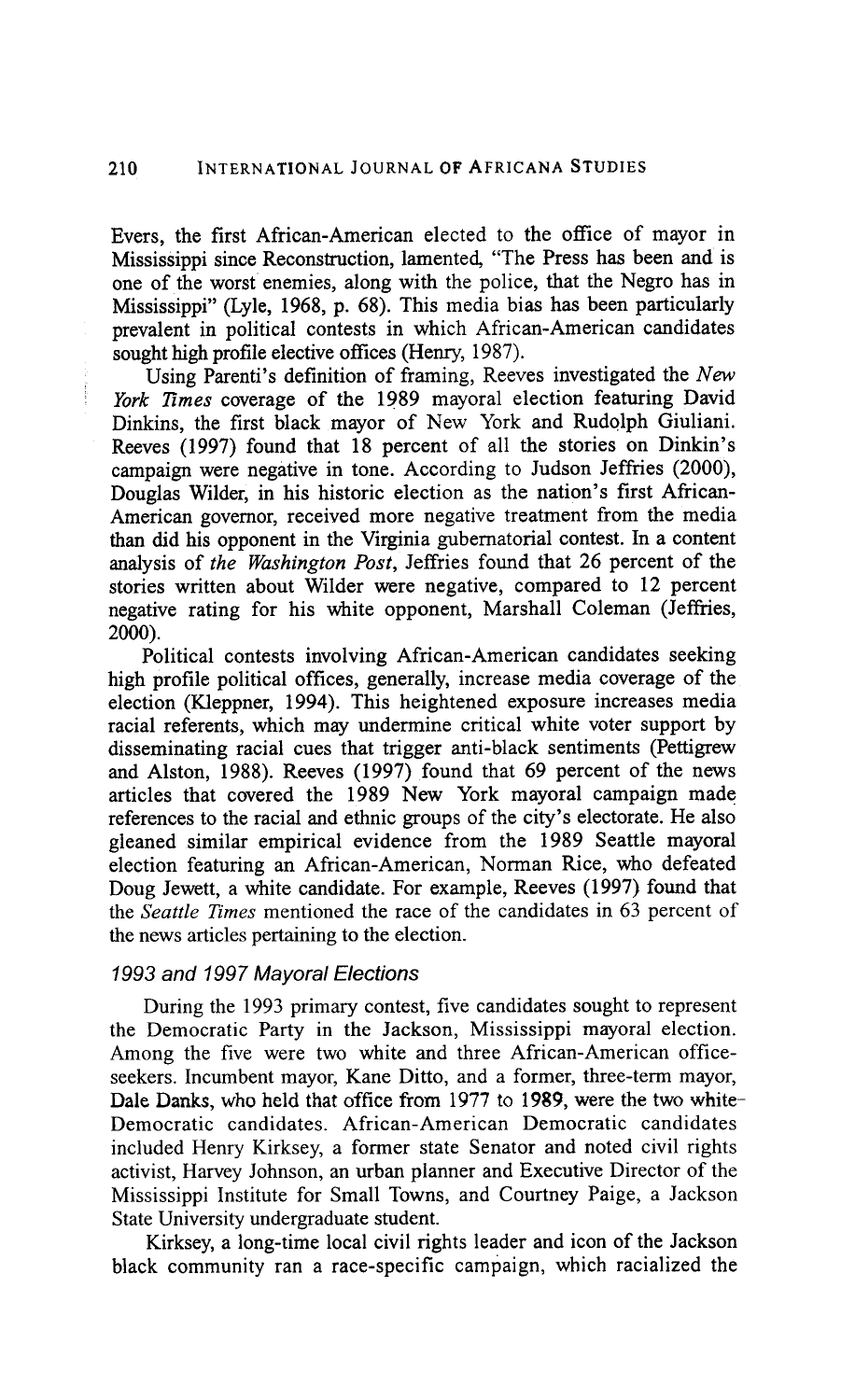1993 Democratic primary election. Harvey Johnson employed a deracialized campaign strategy defined as, "[cjonducting a campaign in a stylistic fashion that defuses the polarizing effects of race by avoiding explicit reference to race-specific issues, while at the same time emphasizing those issues that are perceived as racially transcendent, thus mobilizing a broad segment of the electorate for purposes of capturing or maintaining public office" (McCormick and Jones, 1993, p. *76).* Kirksey's campaign, on the other hand, made direct appeals to the city's black electorate; moreover, he never compromised his campaign messages for the purpose of appealing to white voters. When *The* Clarion Ledger offered the Democratic candidates an opportunity to "speak out" on an issue of their choice, Kirksey responded, "I'm talking black-white now because that is the issue here. The city has never given a priority to concerns of the black population" *(The* Clarion Ledger 1993, p. 2B).

Harvey Johnson's decision not to participate in the Grassroots Political Convention strained relations with the Jackson Advocate, the city's leading African-American newspaper. In 1992, the Citywide Coalition for a Progressive Jackson (CCPJ), an organization created for the purpose of identifying a single black mayoral candidate, sponsored the Grassroots Political Convention. Ali Shamsid-Deen, a Jackson Advocate reporter, organized the convention which held a black-only election to determine the sole African-American Democratic mayoral candidate in 1993. Johnson and Paige opted not to participate in the convention in which Kirksey emerged as the victor in the CCPJ sponsored election. Historically, black newspapers routinely endorse viable black contenders for high profile political offices. However, the state's major black-owned newspaper failed to endorse Johnson.

During the crowded 1993 Democratic mayoral primary election, Ditto received 34 percent of the vote, while Danks won **32** percent and Johnson secured 24 percent of the ballots. Kirsey received only nine percent of the vote, and Paige roughly one percent. In the runoff election Ditto defeated Danks with 62 percent of the vote In the general election Ditto won by a landslide, receiving 85 percent of the vote.

In an election marked by an anti-incumbent mood amongst the city's electorate (Orey, 1999), the 1997 mayoral campaign also drew a host of potential ofice-seekers. Twelve contenders, six Democrats, four Republicans and two independents, comprised the 1997 mayoral pool of candidates. The field was evenly split along racial lines, six white and six African-American office-seekers. Three white and three African-American candidates sought the Democratic nomination. The white Democrats included the incumbent mayor, Ditto, Pat Frascogna, an attorney, and Lewis Wilson, a retired lawyer. African-American Democratic candidates included Harvey Johnson, Mary Coleman, a state legislator and the long-shot candidacy of Charles Taylor, a local truck driver. Among the four Republicans, only one was African-American, James Meredith, a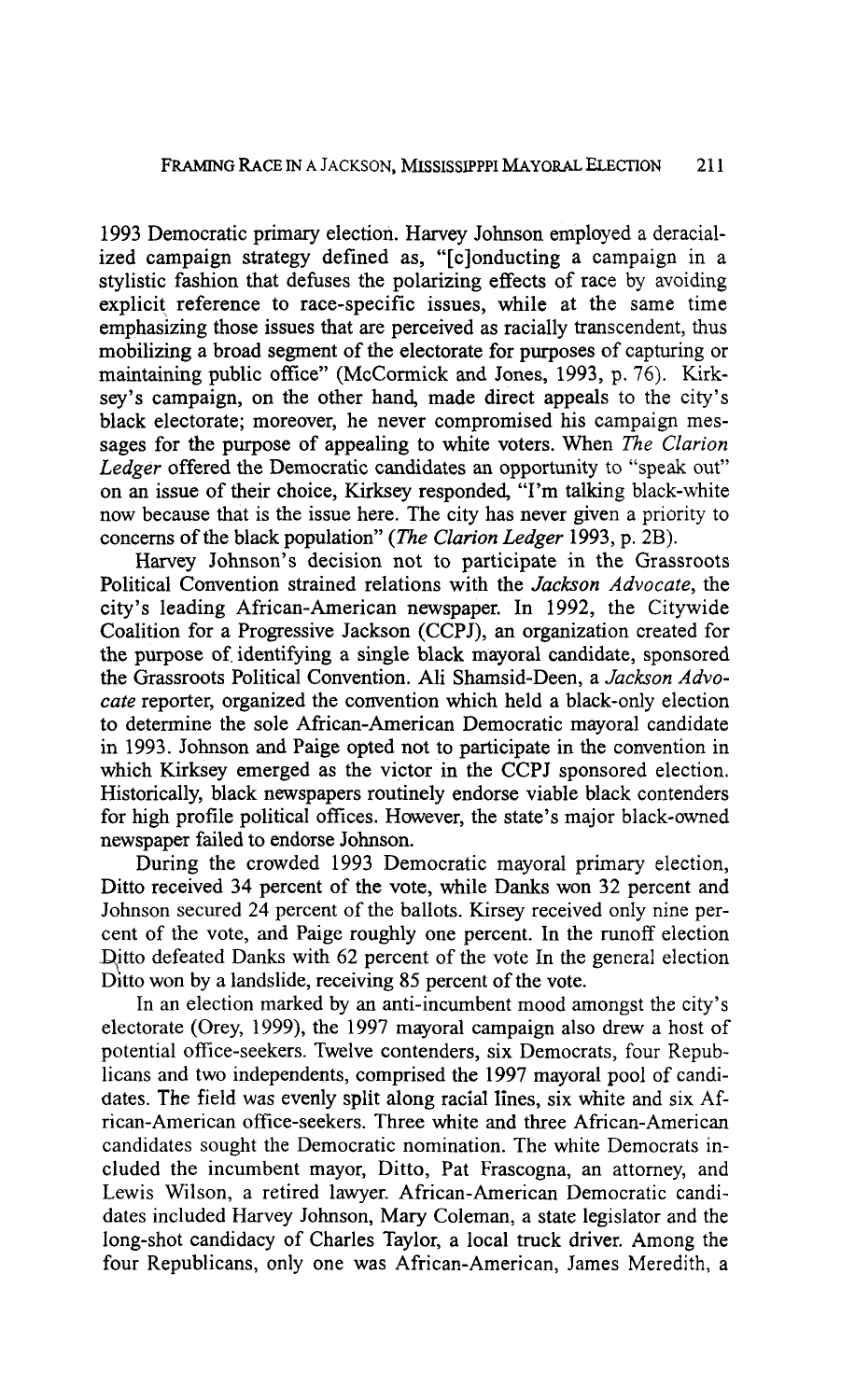civil rights activist and most notably, the first African-American student admitted to the University of Mississippi. White Republican candidates included Aaron Dupuy 111, an insurance salesman; Charlotte Reeves, the co-owner of A-1 Pallet; and A1 Roland, a local gas station attendant. Both independent candidates were African-American: Kevin Antoine, a teacher who sought the 1996 Democratic congressional nomination, and Ivory Phillips, a Jackson State University professor.

The antagonism between the *Jackson Advocate* and Johnson resurfaced during the 1997 Democratic mayoral primary election. During the early months of the 1997 contest, the *Jackson Advocate* continued to publish unfavorable articles regarding Johnson's candidacy. In fact, the newspaper placed Johnson on its infamous Brown Society's list:

> The Brown Society was begun by the Advocate as a satirical allusion to the Brown Society of Charleston South Carolina. The Brown Fellowship Society, started in 1790 by mixed blood offspring of Napoleon's armies which were then fleeing the uprising of Haitian slaves under the leadership of epic Haitian heroes Dessalines Henri Christopher and Toussaint Louverture. The Brown Society members believed in white superiority and were responsible for exposing Denmark Vessey's slave uprising.

> The Brown in Brown society comes from the fact that at one time society members had to be "as brown as a paper bag'' to be admitted to the group (Tisdale **1997,** p. 4C).

Johnson vehemently requested that the *Jackson Advocate* remove his name from the list. During the week of February 13-19, the newspaper complied with Johnson's request. Charles Tisdale, the editor of the Jackson Advocate, noted, "in most cases where a person asks that his/her name be removed from the Brown Society list for the purpose of unifying the community, it has been done" (1997, p. 4C). The removal of Johnson's name from the Brown Society list signaled a change in the tone of the *Jackson Advocate's* coverage of Johnson. The newspaper ceased publishing unfavorable news items about the Johnson campaign, which established a forged truce between Johnson and Tisdale (Tisdale, 1999). Unlike the earlier mayoral race, Johnson ran full-page advertisements in the *Jackson Advocate* in 1997. More importantly, during the week of the Democratic primary, the *Jackson Advocate* endorsed the Johnson mayoral candidacy.

Harvey Johnson won a majarity of the primary vote (58 **percent),**  which eliminated the necessity of a runoff election. The incumbent mayor, Kane Ditto, received 26 percent of the vote while Frascogna received 11 percent of the ballots, Coleman's voter support did not exceed five percent, and Taylor only garnered one percent of the ballots. On the Republican side, Charlotte Reeves emerged victorious. Initially, four candidates were slated to compete in the 1997 general election. However, Antoine and Phillips, the two independent candidates, eventu-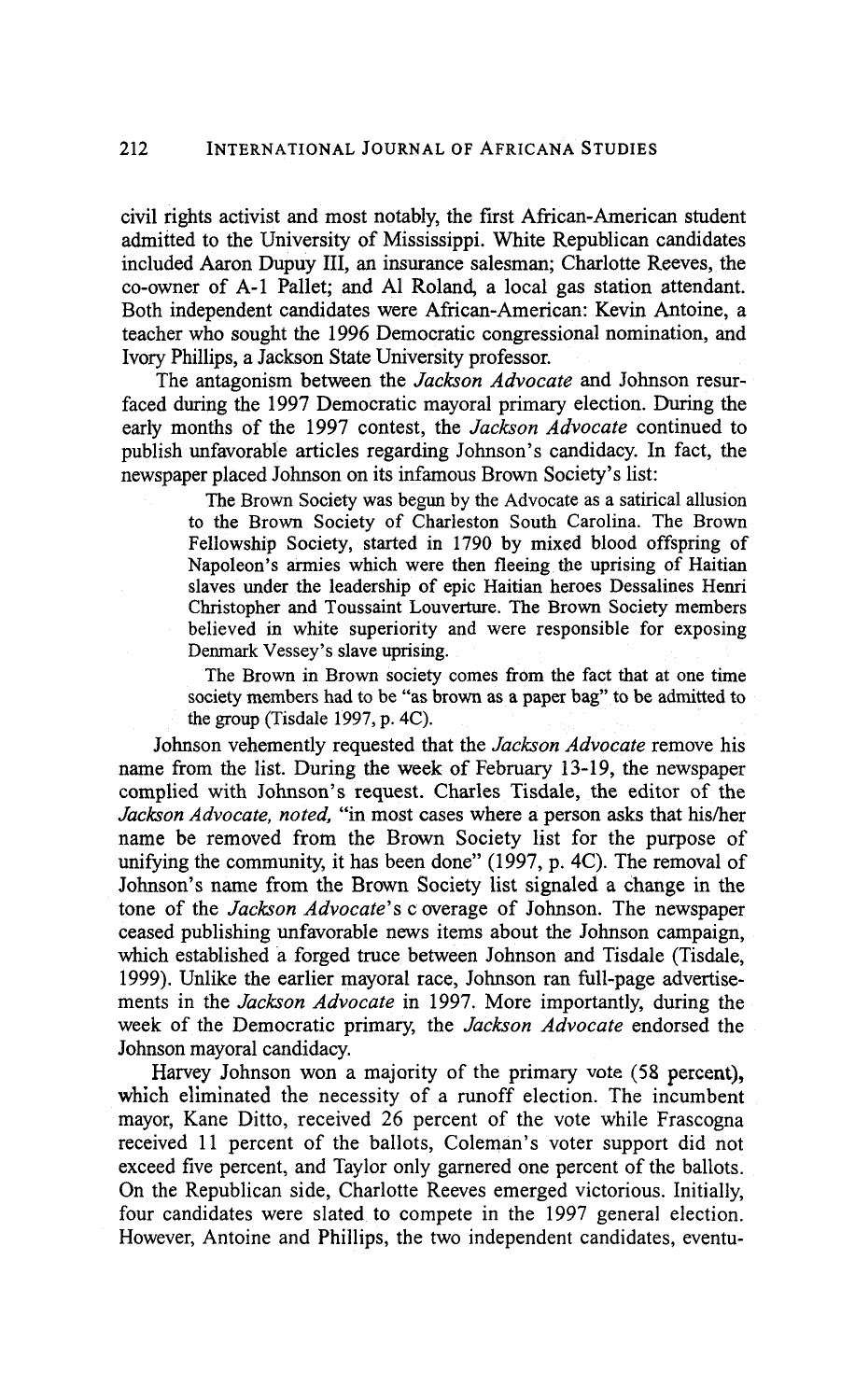ally bowed out of the race. With their departure, the stage was set for a landmark general election between Harvey Johnson and Charlotte Reeves. The voters of Jackson, Mississippi would either elect its first African-American or female mayor. Johnson eventually won a landslide victory capturing 70 percent of the vote in the historic election.

Four years after failing to win the 1993 Democratic primary mayoral election, Johnson became the first African-American elected to the mayor's office in Jackson, Mississippi. How does one account for Johnson's landmark election in 1997 after his unsuccessful bid in 1993? This study asserts that the print media assumed a pivotal role in Johnsan's 1997 landmark victory. Indeed, the role of the media is critical to the success of African-American office-seekers in biracial political contests (Bullock, 1984). The assumption of a neutral stance by the media minimizes the successful manipulation of racially divisive campaign tactics (Jones, 1991. p. 109; Jones and Clemons, 1993, pp. 131-132). The study further contends that the print media racialized the 1993 mayoral election, which created an electoral terrain that adversely impacted the campaign fortunes of Harvey Johnson. In a racialized election between black and white opponents, anti-black sentiments are more likely to surface, therefore, making it less likely for a black candidate to gamer voter support from the white electorate.

### Research Design

This study addresses three research questions to ascertain the extent to which the media racialized the 1993 and 1997 mayoral elections:

- (1) Did the print media in Jackson, Mississippi make more reference to race in the 1993 Democratic mayoral primary election than in the 1997 election?;
- (2) Did the Johnson campaign receive more favorable news coverage from the print media in the 1997 mayoral election than in 1993?; and
- (3) Did the print media provide more negative coverage of Johnson's mayoral campaign in 1993 than in 1997?

*The Clarion Ledger,* the state's largest and most popular daily newspaper based in Jackson, constitutes the print media in this study. Dating back to the Reconstruction era, *The Clarion Ledger* has been generally conservative and anti-black. In an investigation of the print media in Mississippi, Pat Watters concluded, *The Clarion Ledger* was a leading proponent of segregation with abysmal news coverage of black people (Watters, 1969, p. 271). In 1982, however, the Gannett chain, based in Rochester, New York, purchased *The Clarion Ledger* and diversified its workforce by employing a number of African-American reporters, which ultimately improved its news coverage of the African-American community.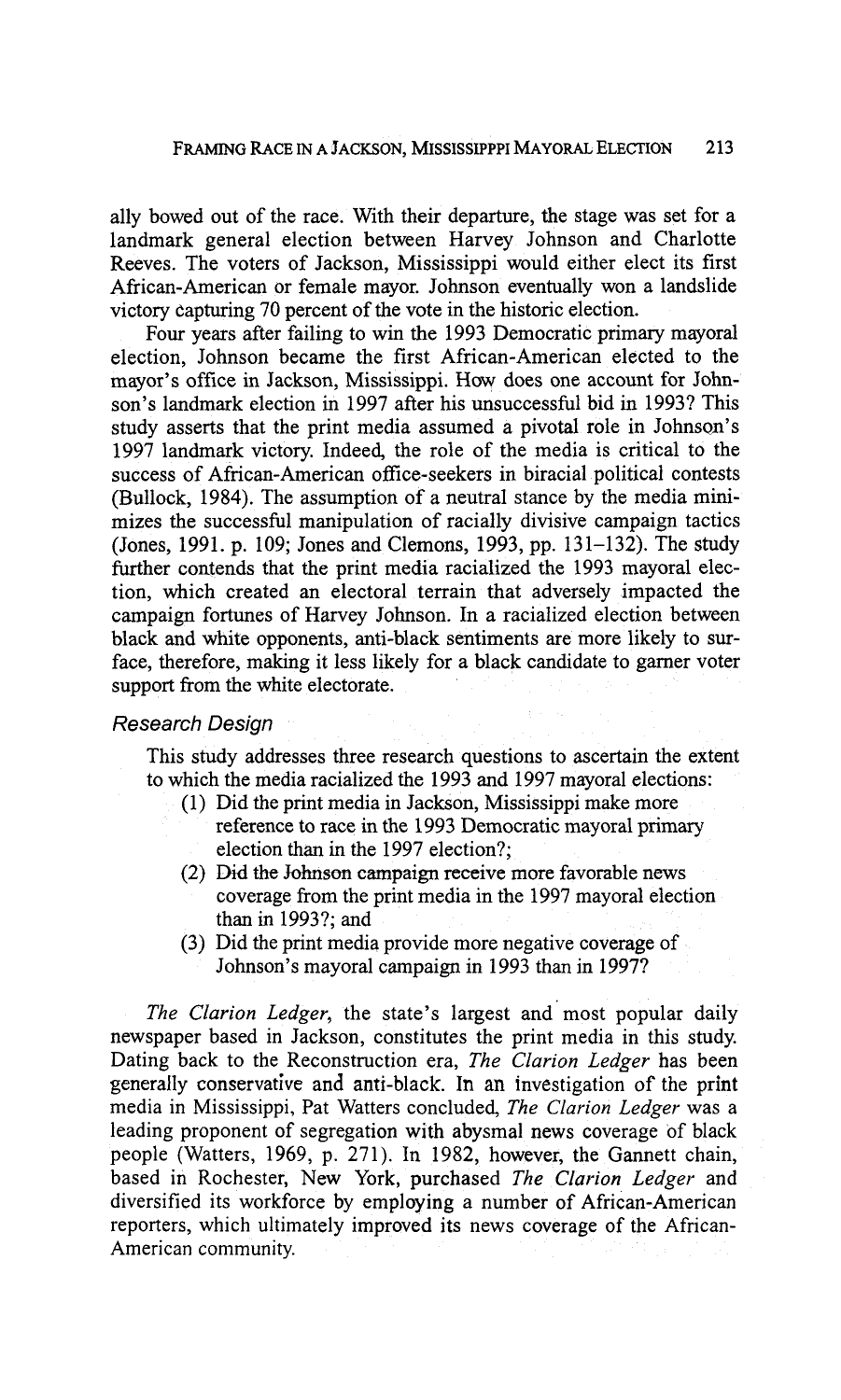Content analysis was employed to examine articles, editorials, opinion columns, and letters to the editor published in *The* **Clarion** *Ledger.*  The index of *The* Clarion *Ledger* identified the news items pertaining to the two elections. The timefiame of the analysis extends from January 1 of the election year until Election Day in 1993 and 1997. According to Nachmias and Nachmias (1996, pp. 324-326), data obtained from documents and archival records can be systematically analyzed through content analysis. Broadly defined, content analysis is "any technique for making inferences by systematically and objectively identifying specified characteristics of messages" (Holsti, 1970, p. 601). Explicit standards were adopted to ensure the reliability of the coding procedure. In a systematic content analysis, the "inclusion or exclusion of content is done according to consistently applied criteria of selection; this requirement eliminates analyses in which only materials supporting the investigator's hypotheses are examined" (Holsti, 1970, p. 598).

Similar to Reeves (1997) and Jeffiies (2000), this study examines whether the newspaper items included a reference to race. Each news item was coded on the basis of the key campaign issues, the race of a candidate, date of the story, the placement of the story (page number), and the tone of the overall news item. First, the number of items that included a reference to the race of a candidate was recorded. Secondly, the number of items that included a reference to any aspect of race in discussing the electorate or campaign issues was recorded. These two variables were examined separately. In investigating the placement of the story, the page number of the placement of the story was noted. Finally, the tone of a news item was classified as favorable, somewhat favorable, somewhat unfavorable, unfavorable, balanced, or neutral (Jeffries, 2000).

**A** favorable news item included any story that identified only positive **aspects af** the adidate **or** his campaign, conversely, an unfavorable item focused only on negative aspects of the candidate or his campaign. A balanced item is one that made equal references to both favorable and unfavorable aspects about the candidate or his campaign. A somewhat favorable item is one that made reference to both favorable and unfavorable aspects of the candidate or his campaign but the number of favorable references outnumbered the number of unfavorable references. Similarly, a somewhat unfavorable item is one that made references to both favorable and unfavorable aspects of the candidate or his **campaign,** but the number of unfavorable references outnumbered the number of favorable references. A neutral item did not make any unfavorable or favorable references to the candidate or his campaign. The tone of Johnson's campaign news coverage in the two (1993 and 1997) elections was compared to ascertain media bias.

The author conducted the initial coding of the data. News items were divided randomly into three mutually exclusively samples, and a graduate student then coded each sample based on the previously noted crite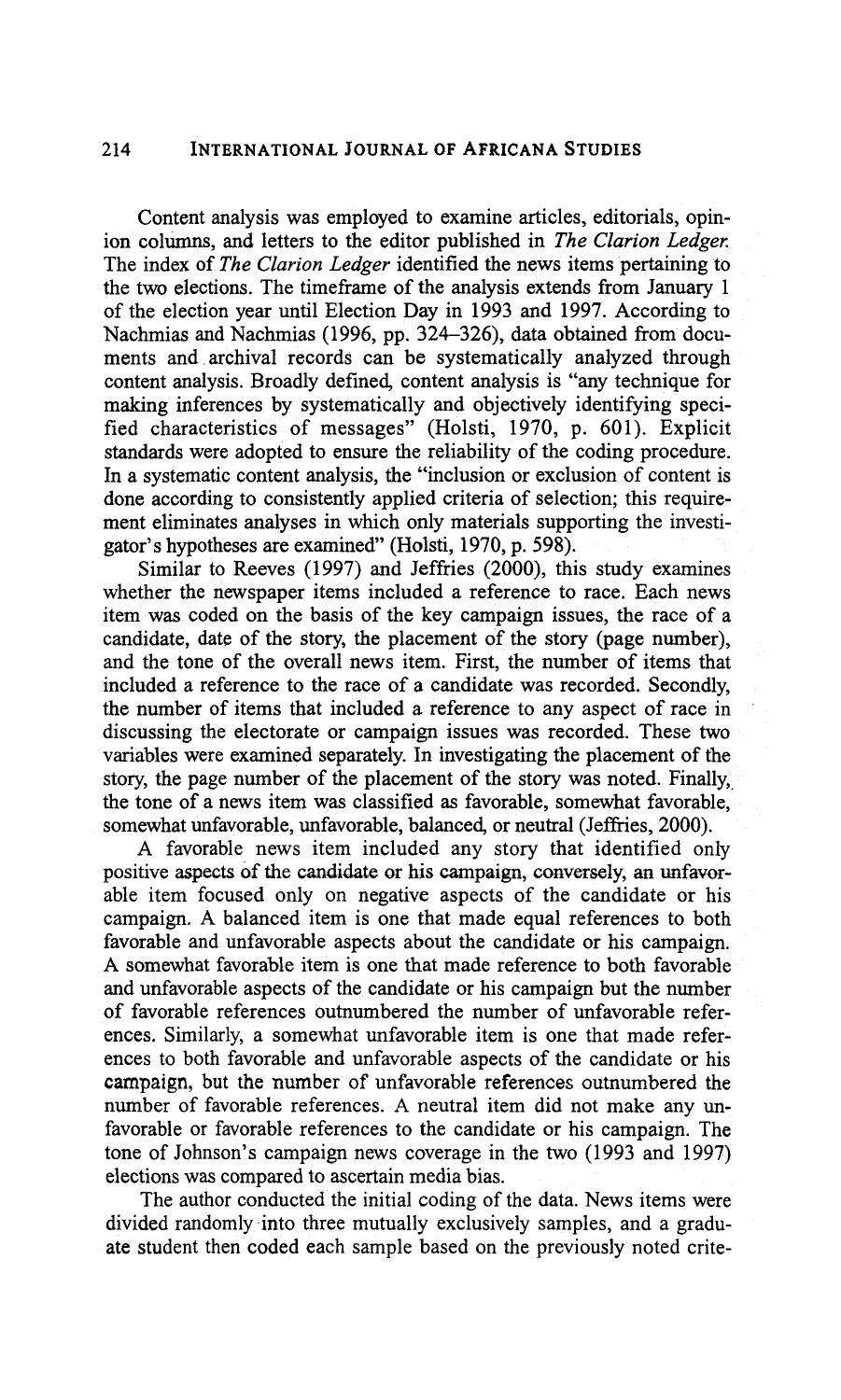ria. To ensure reliability, the two sets of coding decisions were compared. The reliability score was 85 percent. The unit of analysis is each newspaper item. In 1993, 40 news items were coded for *The Clarion Ledger.*  In 1997, 34 were coded for the Democratic primary and 15 for the general election. If the percentage of the racial references was greater in 1993 than in 1997, we can infer that *The Clarion Ledger* racialized in its news coverage of the 1993 mayoral election. In addition, the tone of the news items was ascertained. If the percentage of unfavorable news items of the Johnson campaign was greater in 1993 than in 1997, we can infer that *The Clarion Ledger's* news coverage of the Johnson candidacy was more negative in the1993 mayoral election than in 1997.

#### News Coverage of the 1993 Democratic Mayoral Primary Election

Among the 40 news items in *The Clarion Ledger* pertaining to the 1993 Democratic mayoral primary election, 19 percent explicitly reference the race of a candidate. In three items *The Clarion Ledger* mentioned the black candidate's prospect of becoming the city's first black mayor. Twenty-three percent of the news items that mentioned race were printed within the first 10 pages of *The Clarion Ledger.* Indeed, five of the news stories appeared on the front page. During the 1993 Democratic primary election, the print media published articles on a broad array of campaign issues. Contrary to the study's expectations, crime rather than race represented the most frequently mentioned issue (71%) in *The Clarion Ledger* (see Table 1). One possible reason for the extensive coverage of crime was its saliency among the Jackson electorate. In 1992, a year prior to the election *The Clarion Ledger* conducted a survey of Jackson citizens, which found that crime and drugs were the most pressing issues affecting the quality of life in Jackson (Simmons 1993, p.1A). The issue of race was identified in approximately 23 percent of the news items. Given that 1993 Democratic mayoral election included viable African-American contenders and was further racialized by the Kirksey candidacy, it is not surprising that race constituted the second most frequently mentioned issued by *The Clarion Ledger.* The other major issues during the 1993 campaign included education (19 percent) and poverty (13 percent) (see Table 1).

During the 1993 Democratic primary, Johnson was mentioned in 80 percent of the news items published by *The Clarion Ledger.* Johnson followed Ditto who was identified in 90 percent of the news items. Additionally, Danks was mentioned in 80 percent of the items, Kirksey in 63 percent, and Paige in 50 percent. It appears that *The Clarion Ledger's* coverage of the candidates coincided with their electoral viability, in that the findings of the content analysis corresponded with the final results of the primary election. Johnson's frequency among the news items of *The Clarion Ledger* may also be attributed to his media strategy. Johnson identified key issues and then would call a press con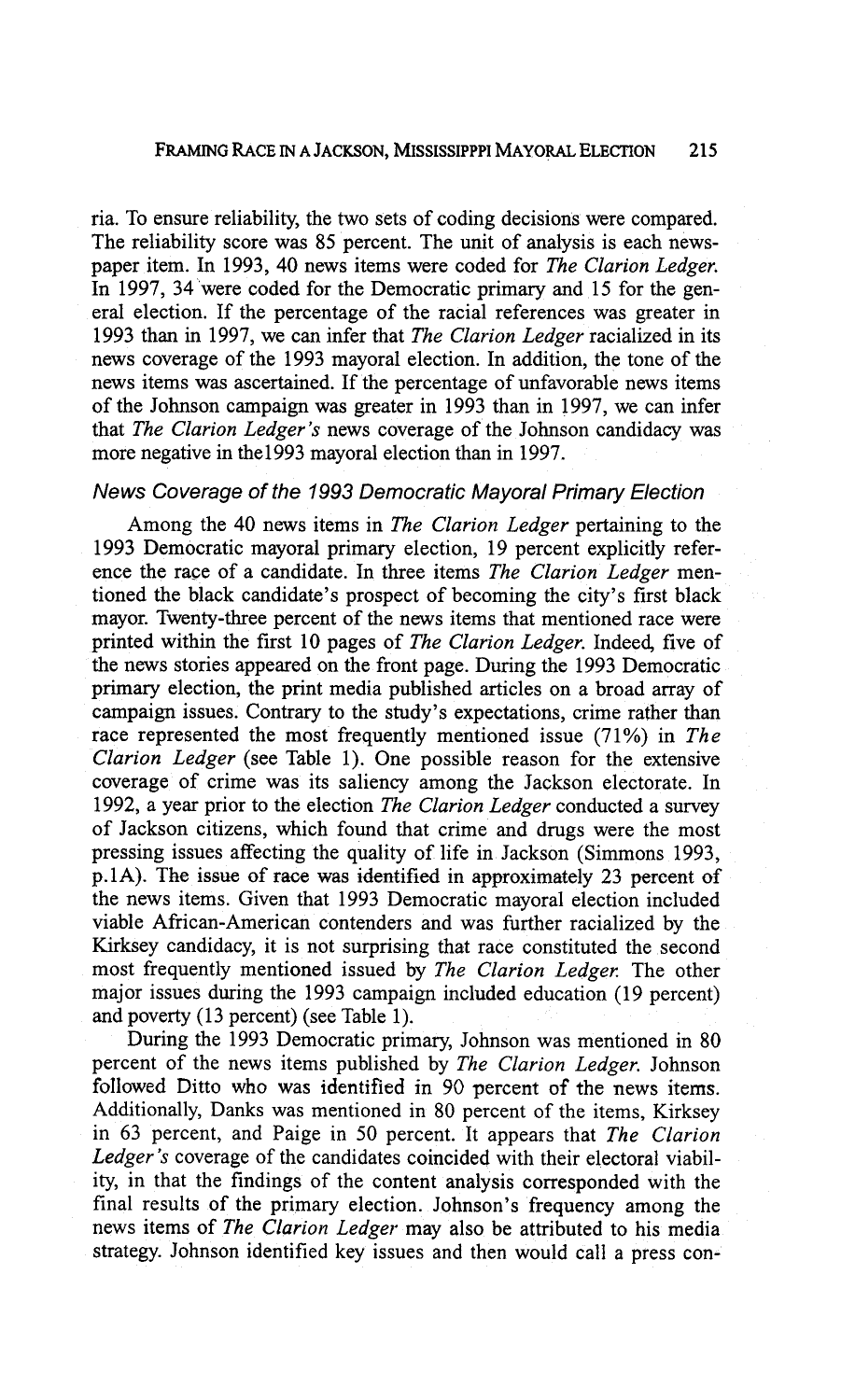ference to generate news coverage. He employed this strategy to offset his limited financial resources (Johnson, 1998).

| TABLE 1                                                                 |
|-------------------------------------------------------------------------|
| Campaign Issues Identified in <i>The Clarion Ledger</i> Coverage of the |
| 1993 Democratic Mayoral Primary Election in Jackson, Ms.                |

| <b>ISSUE</b>             | N              | <b>PERCENT</b> |
|--------------------------|----------------|----------------|
|                          |                |                |
| Crime                    | 22             | 71%            |
| Race                     |                | 23%            |
| Education                | 6              | 19%            |
| Poverty                  | 4              | 13%            |
| Neighborhoods            | 3              | 10%            |
| Police/Fire Departments  | 3              | 10%            |
| Economic Development     | $\overline{2}$ | 6%             |
| Jobs                     | $\overline{c}$ | 6%             |
| Environment              | $\overline{2}$ | 6%             |
| <b>Business</b>          |                | 3%             |
| Taxes                    |                | 3%             |
| <b>Bond-Rating</b>       |                | 3%             |
| <b>Teenage Pregnancy</b> |                | 3%             |

Table 2 reveals that Johnson received favorable coverage among **22**  percent of the newspaper items that mentioned his name. Johnson followed Ditto, who led all candidates with an overall favorable coverage rating of 33 percent (see Table 2). Kirksey and Danks both received 16 percent favorable coverage rating in the 1993 Democratic Primary contest while Paige did not receive any favorable coverage. The vast majority of all of the candidates' news items fell within the neutral category **(see** Table **2).** Unlike prior research (Reeves, 1997; JefEies, **2000),** the findings of this measure do not show media racial bias by *The Clarion Ledger*  in *its* coverage of the 1993 Democratic Primary election.

Surprisingly, among the four major Democratic mayoral contenders (Ditto, Danks, Johnson and Kirksey) an African-American office-seeker received the least amount of unfavorable coverage. Table 2 shows that 12 percent of the news items published on Kirksey were qoded as unfavorable while Johnson's unfavorable rating was 16 percent (see Table 2). Thus, contrary to previous findings (Reeves, 1997; Jeffries, **2000),** the African-American candidates in the biracial political contest in Jackson, Mississippi received less unfavorable news coverage than their white opponents.

One potential explanation for the fair treatment of black candidates by the mainstream newspaper, or as Thompson (1993) puts it, the "white press," is that the majority of the items covering the 1993 campaign were written by black reporters. As noted in Figure 1, black reporters authored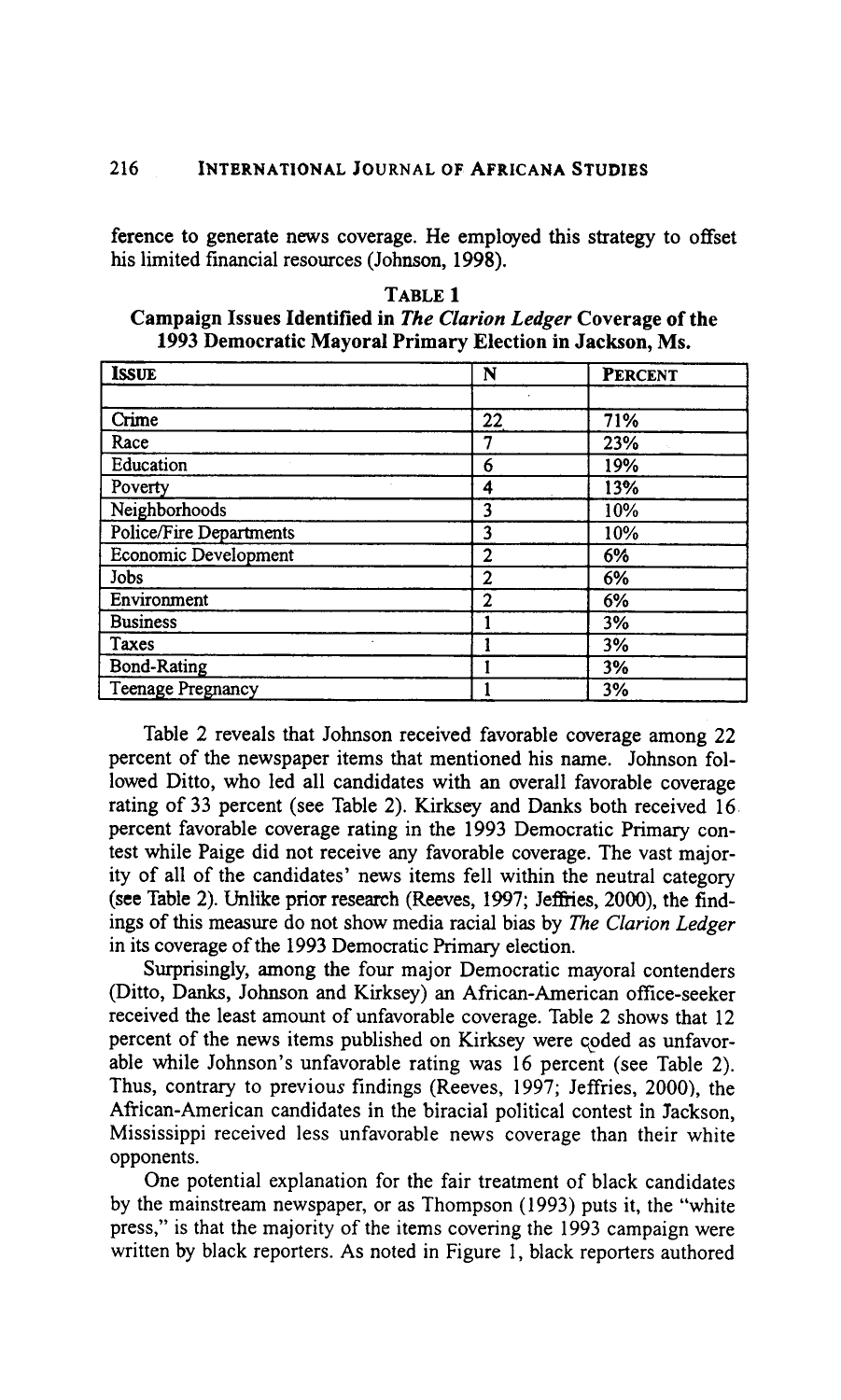70 percent of the news items pertaining to the 1993 election while white reporters wrote 15 percent of the campaign stories.

| <b>TONE</b>             | <b>JOHNSON</b> | DITTO | <b>DANKS</b> | <b>KIRKSEY</b>    | <b>PAIGE</b> |
|-------------------------|----------------|-------|--------------|-------------------|--------------|
| Favorable               | 22%            | 19%   | 3%           | 16%               | 0%           |
|                         | (7)            | (7)   | (1)          | $\left( 4\right)$ | (0)          |
| Somewhat Favorable      | $0\%$          | 14%   | 13%          | 0%                | 0%           |
|                         | (0)            | (5)   | (4)          | (0)               | (0)          |
| Balanced                | 0%             | 6%    | 3%           | 0%                | 0%           |
|                         | (0)            | (2)   | (1)          | (0)               | (0)          |
| Neutral                 | 53%            | 39%   | 59%          | 72%               | 90%          |
|                         | (19)           | (14)  | (19)         | (18)              | (18)         |
| Somewhat<br>Unfavorable | 3%             | 3%    | 6%           | $0\%$             | $0\%$        |
|                         | (1)            | (1)   | (2)          | (0)               | (0)          |
| Unfavorable             | 16%            | 19%   | 16%          | 12%               | 10%          |
|                         | (5)            | 7)    | (5)          | $\left( 3\right)$ | (2)          |

- **TABLE 2 Tone in** *The Clarion Ledger's* **Campaign Coverage of the 1993 Democratic Mayoral Primary Election in Jackson, MS.** 

( ) = **Total number of news items.** 

#### **FIGURE 1**

**News Items by Race of the Reporter 1993 Democratic Primary for Mayor in** *The Clarion Ledger* 



*News Coverage of the 1997 Mayoral Elections* 

Among the **34** news items on the 1997 Democratic primary mayoral election published in *The* **Clarion** *Ledger;* only three percent made an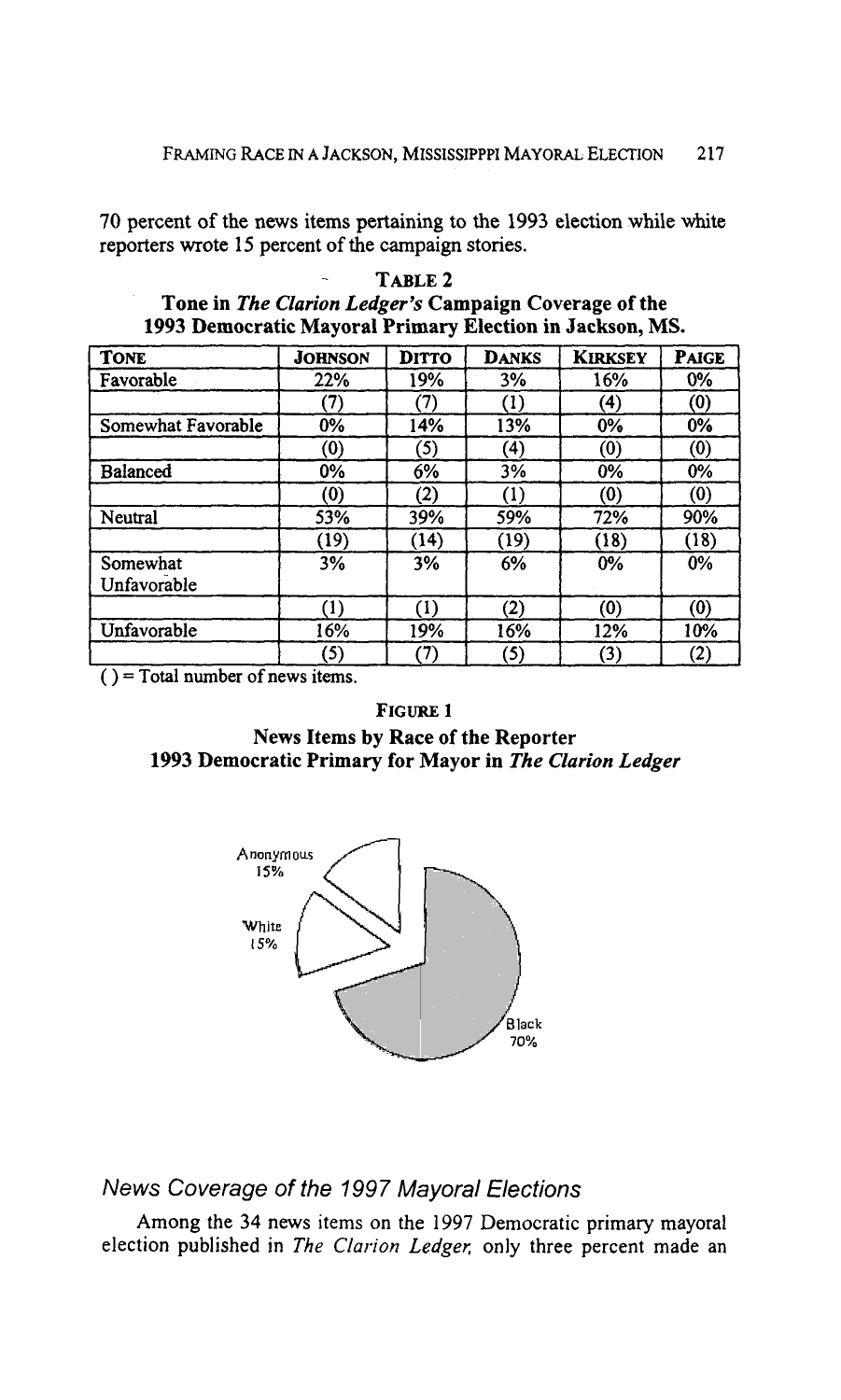explicit reference to the race of the candidates. In 1997, there was a 16 percent decrease in the number of news items, which mentioned the race of candidates compared to 1993. Moreover, *The Clarion Ledger* made explicit references to whites and African-Americans as a racial group in  $17$  percent of its campaign stories compared to slightly over a majority (55%) of the news items that mentioned a racial group in the 1993 election. This significant decrease (38%) in the number of published articles which referenced race undoubtedly created a less racialized political environment. Consequently, the electoral terrain was more conducive to the election of a black candidate. Eight of the news items of the 1997 primary election that mentioned race were included within the first ten pages of *The Clarion Ledger* Among these eight items (26%), only three appeared on the front page of the newspaper, paralleling the placement of campaign stories during the news coverage of the 1993 election. Similarly, the vast majority of the news stories published on the 1997 mayoral election did not focus on race. Crime (72%) remained the most often cited issue among the campaign news items appearing in *The Clarion Ledger* Economic development (28%) and educational (24%) were the two other frequent issues noted in newspapers (see Table 3). Economic development supplanted race as the second most mentioned issue in the coverage of the 1997 mayoral election.

**TABLE 3 Campaign Issues identified in** *The* **Clarion** *Ledger's* **Coverage of the 1997 Mayoral Election in Jackson, MS.** 

| <b>ISSUE</b>  | N                | <b>PERCENT</b><br>$\overline{\phantom{a}}$ |
|---------------|------------------|--------------------------------------------|
|               |                  |                                            |
| Crime         | $\overline{18}$  | 72%                                        |
|               | 7                | 28%                                        |
|               | $\overline{6}$   | 24%                                        |
|               | $\boldsymbol{2}$ | 8%                                         |
|               | $\overline{2}$   | 8%                                         |
|               | $\overline{c}$   | 8%                                         |
|               | $\overline{2}$   | 8%                                         |
|               | $\boldsymbol{2}$ | 8%                                         |
|               | $\overline{2}$   | 8%                                         |
|               |                  | 4%                                         |
|               |                  | 4%                                         |
| Gambling      |                  | 4%                                         |
| Consolidation |                  | 4%                                         |
|               |                  | 4%                                         |
|               |                  | 4%                                         |

Similar to 1993, *The Clarion Ledger's* coverage of the African-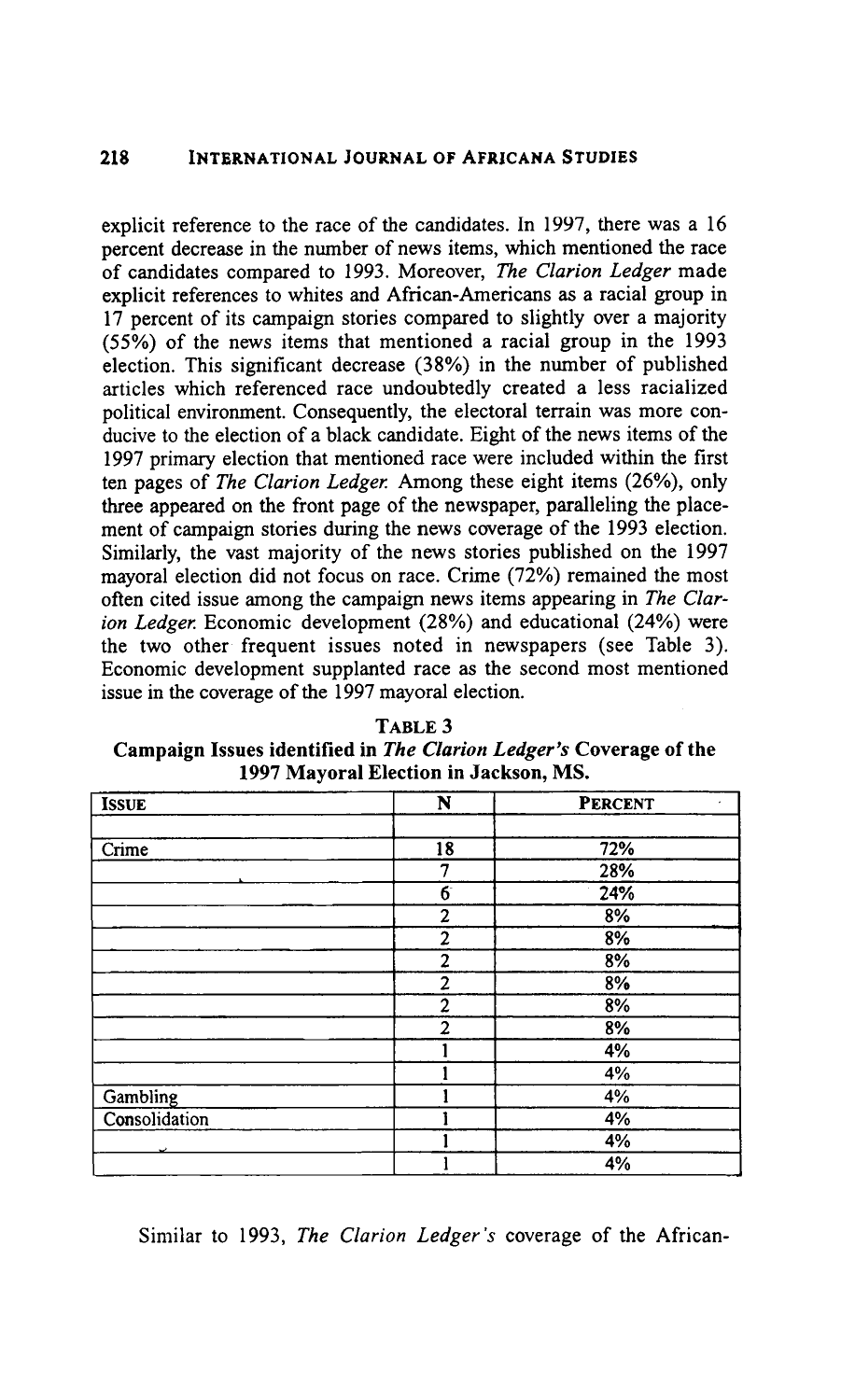American candidates was free of racial bias. During the news coverage of the 1997 Democratic primary election, Johnson appeared in 82 percent of all the news items printed in *The* **Clarion** *Ledger,* only three percent less than Ditto who was mentioned in 85 percent of the items. Johnson did receive the most favorable coverage among all of the mayoral candidates in the 1997 Democratic primary. Table 4 shows that 21 percent of Johnson's news items were coded favorable, a rating slightly higher than Frascogna's favorable coverage.

| Tone                    | Johnson            | <b>Ditto</b>      | Frascogna | Coleman | <b>Taylor</b> | Wilson |
|-------------------------|--------------------|-------------------|-----------|---------|---------------|--------|
|                         | 21%                | 10%               | 18%       | $0\%$   | $0\%$         | $0\%$  |
|                         | (6)                | (3)               | (4)       | (0)     | (0)           | (0)    |
| Somewhat<br>Favorable   | 4%                 | 7%                | 0%        | 0%      | 0%            | $0\%$  |
|                         | (1)                | (2)               | (0)       | (0)     | (0)           | (0)    |
| Balanced                | 0%                 | 7%                | 0%        | 7%      | 0%            | 0%     |
|                         | $\left( 0 \right)$ | $\left( 2\right)$ | (0)       | (1)     | (0)           | (0)    |
| Neutral                 | 61%                | 62%               | 73%       | 93%     | 88%           | 100%   |
|                         | (17)               | (18)              | (16)      | (13)    | (7)           | (15)   |
| Somewhat<br>Unfavorable | $0\%$              | $0\%$             | 9%        | 0%      | 13%           | 0%     |
|                         | (0)                | (0)               | (2)       | (0)     | (1)           | (0)    |
| Unfavorable             | 14%                | 14%               | $0\%$     | $0\%$   | $0\%$         | 0%     |
|                         | (4)                | $\bf{(4)}$        | (0)       | (0)     | (0)           | (0)    |

TABLE 4 Tone of *The Clarion Ledger's* Campaign Coverage of **the**  1997 Democratic Mayoral Primary Election in Jackson, MS.

 $=$  Total numbers of news items.

At first glance it may not appear that Johnson's unfavorable rating of 14 percent seen in Table **3** lends support for racially neutral news coverage in the 1997 election. However, upon further inspection, data in Table **3** show that three of the Democratic mayoral candidates did not receive any unfavorable coverage while Johnson and the incumbent mayor, Ditto, both received exclusively unfavorable coverage in 14 percent of the news items. This finding suggests that the newspaper's coverage of the two viable Democratic contenders, (Johnson and Ditto) were treated in an equally critical manner. Both Johnson and Ditto received the same unfavorable news coverage rating (14%) from *The* **Clarion** *Ledger:* 

The final indicator of the print media's racially unbiased coverage during the 1997 mayoral election is evident in the majority of the candidates' news items classified in the neutral category (see Table 4). Although the findings reveal that Johnson received the most favorable coverage in *The* **Clarion** *Ledger* in the 1997 mayoral election, the newspaper endorsed Ditto on Election Day. In an anonymously written edito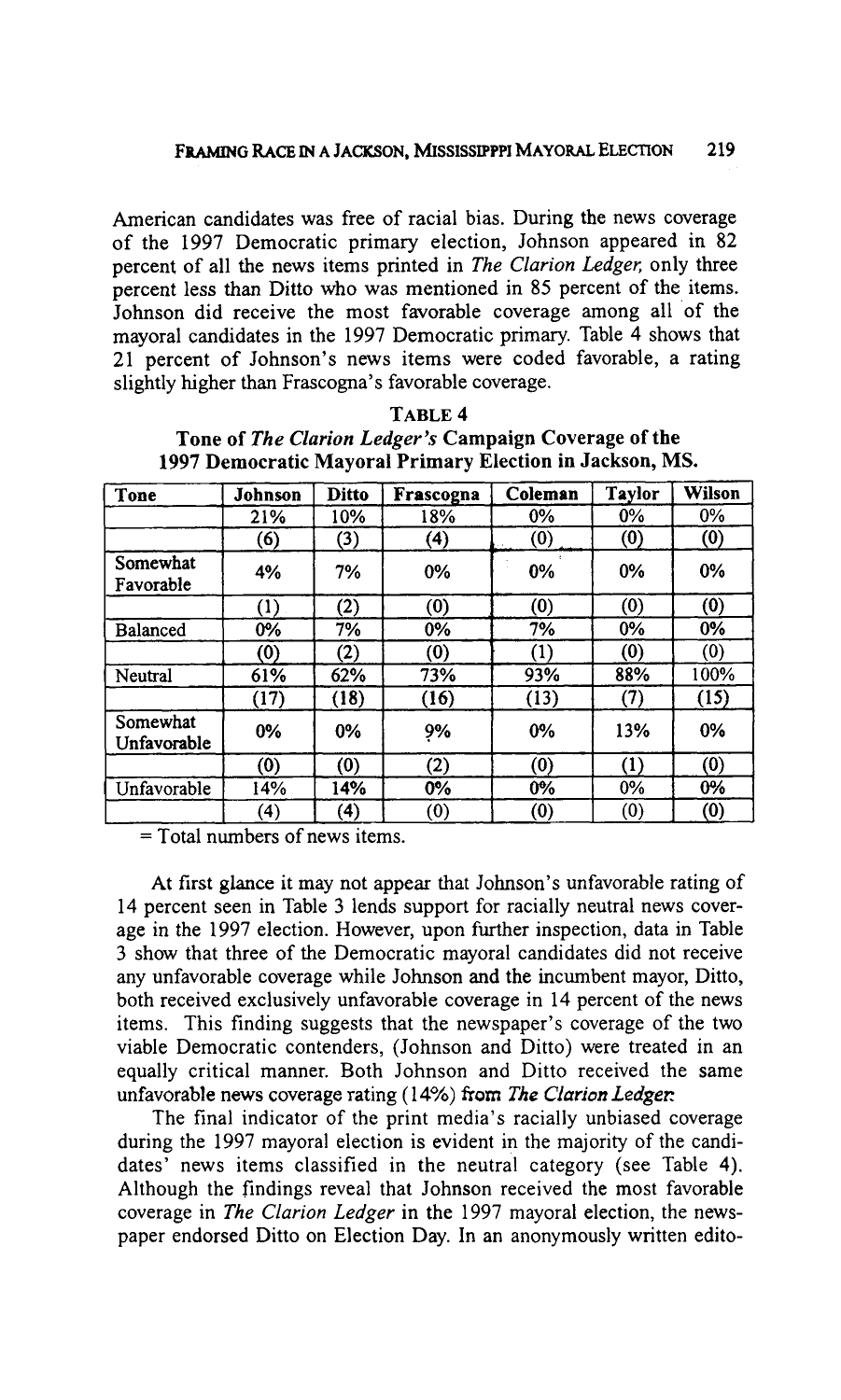**rial** in **the "our views" section,** the **newspaper stated, "both** Johnson **and**  Ditto are men of good character, intelligence and ability. However, Ditto **has** the **edge"** *(me* **Cbion** *Ledger,* **1997, p. 6A).** 

**Nevertheless,** *The Clarion Ledger's* coverage of the 1997 mayoral **election, as wiis tbe** case **in 1993,** did **nat conform with the previous**  findings of media bias in biracial political contests (Reeves, 1997; **Jeffries, 2000). The major** explanatiun **for** *The* **Clarion** *Ledger's*  **departwc from the** prevailing role of the **media in such** elections **is the diversity in &he newspaper staff. African-American journalists** authored 70 percent of the news items published in newspapers compared to 12 **percent of the stories written by white reporters (see Figure 2). Among**  the favorable news items concerning Johnson, four of the seven items (or  $57$  %) were written by black reporters, two (28%) by white reporters and one (14%) was **written by m anonymous reporter-**





#### **Conclusion**

In 1997, Harvey Johnson was the first African-American elected to the mayor's office in Jackson, Mississippi. The findings of this study reveal that in contrast to the 1993 mayoral election, the media decreased its mention of race in 1997. This change is argued to have significantly con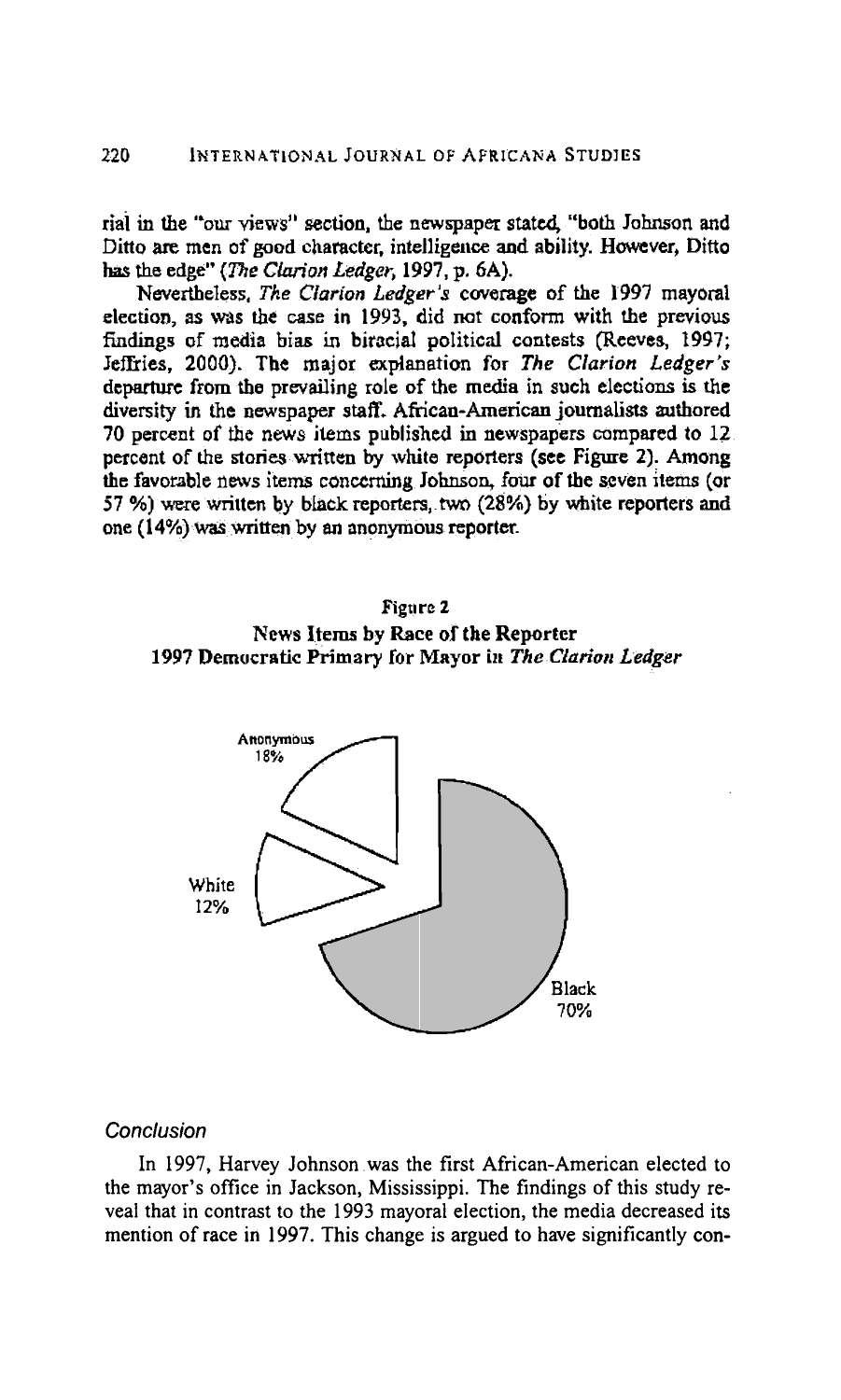tributed to Johnson's landmark victory. The decrease in the mention of race is understandable given that the 1993 contest represented the first viable opportunity for an African-American candidate to win the mayor's office in Jackson, Mississippi, and included the race-specific candidacy of Henry Kirksey. In addition, while race also was the second most fiequently mentioned issue during the 1993 primary by *The Clarion Ledger*; it received very little attention in 1997. Crime was the most frequently mentioned issue during both the 1993 and 1997 Democratic primaries. Prior research (Peffley, Hurwitz and Sniderman, 1997) has found that the issue of crime often serves as a racial cue to undermine white support in biracial elections. Despite such findings, the racial divisiveness generally associated with crime in elections in which a black candidate opposes a white political opponent was absent in both elections. Contrary to a central premise of this study, *The Clarion Ledger* did not engage in racially polarizing news coverage during the 1993 Democratic primary election. Unlike the media coverage of the 1989 watershed elections of Dinkins in New York, Rice in Seattle and Wilder's gubernatorial victory in Virginia, Harvey Johnson received favorable coverage from *The Clarion Ledger* in Jackson, Mississippi.

The findings did not offer evidence of *The Clarion Ledger* framing ion Ledger in Jackson, Mississippi.<br>The findings did not offer evidence of *The Clarion Ledger* framing race as a divisive issue in either election. Moreover, in 1997, Johnson's favorable rating (21%) was the highest among the Democratic candidates covered by *The Clarion Ledger*: Unexpectedly, Johnson also received the highest favorable ratings (22%) among the Democratic mayoral candidates in 1993. Conversely, his unfavorable ratings for both elections did not reflect the news bias of previous biracial elections. The findings of this analysis underscore the importance of racial diversity in the workplace. The presence of African-American news reporters at *The Clarion Ledger* appears to offset the negative bias historically associated with the newspaper's coverage of Mississippi politics. In short, *The Clarion Ledger* of old with its exclusive white staff is a relic of the past and has profound implications for a racial tolerance in the state of Mississippi.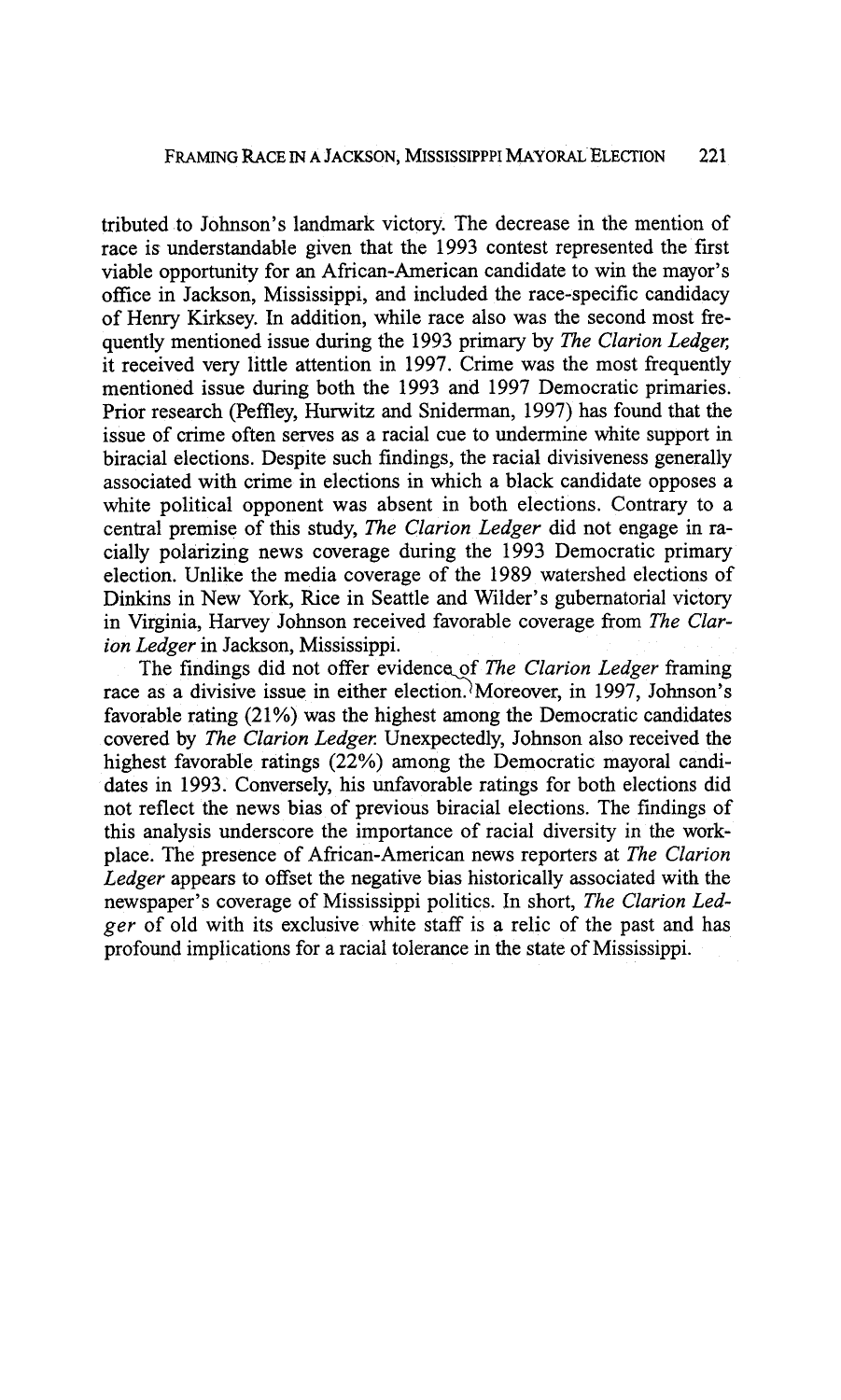#### **REFERENCES**

- Ansolabehere, Stephen, Roy Behr, and Shanto Iyengar. (1993). *The Media Game.* New York: Macmillan.
- Bartels, Larry M. (1993). "Messages Received: The Political Impact of Media Exposure." *American Political Science Review,* 87(2), pp. 267-285.
- Beck, Paul Allen, Russell J. Dalton, and Robert Huckfeldt. (1995). "Political Intermediation in a Multi-Message Environment: The Case of the United States." Paper presented at the meeting of the Cross-National Election Project, Columbus, Ohio.
- Bullock, Charles. (1984). "Racial Crossover Voting and the Election of Black Officials." *Journal of Politics, 44* (February), pp. 238-251.
- Chappell, Kevin. 1997. "Harvey Johnson: First Black Mayor of Jackson, Mississippi." *Ebony, LIZ* (August), pp. 76-80.
- Henry, Charles P. (1987). "Racial Factors in the 1982 California Gubomatorial Campaign: Why Bradley Lost." *The New Black Politics.* New York: Longman.
- Holsti, Ole R. (1970). *Content Analysis for the Social Sciences and Humanities.*  Reading, Mass.: Addison-Wesley.
- Jeffries, J. L. (2000). *Virginia's Native Son: The Election and Administration of Governor L. Douglas Wilder.* West Lafayette, Indiana: Purdue University Press.
- Jones, Charles E. (1991). "The Election of L. Douglas Wilder: The First Black Lieutenant Governor of Virginia." *Western Journal of Black Studies,* 15(2) pp. 105-1 13.
- Jones, Charles E. and Michael L. Clemons. (1993). "A Model of Racial Crossover." In Georgia Persons. (Ed.). *Dilemmas* of *Black Politics.* New York: Harper Collins College Publishers, pp. 128-146.
- Lyle, Jack. (Ed.). 1968. *The Black American and the Press,* Los Angeles: Ward Ritchie.
- McCormick, Joseph P., I1 and Charles E. Jones. (1993). "The Conceptualization of Deracialization." In Georgia Persons. (Ed.). *Dilemmas* of *Biack Politics.*  New York: Harper Collins College Publishers, pp. 66-84.
- Nachmias, David and Chava Nachmias. (1996). *Research Methods in the Social Sciences.* (3rd ed.). New York: St. Martin's Press.
- Nelson, Thomas E., Rosalee A. Clawson and Zoe M. Oxley. (1997). "Media Framing of a Civil Liberties Conflict and its Effect on Tolerance." *American Political Science Review,* 91(3), pp. 567-583.
- Orey, Byron D'Andra. (1999). "Deracialization, Racialization, or Something-in between: The Making of a Black Mayor in Jackson, Mississippi." (Doctoral dissertation, University of New Orleans).
- **Parenti,** Michael. (1986). *Inventing Reality.* New York: St. Martin's Press.
- Peffley, Mark, Joh Hurwitz and Paul M. Sniderman. (1997). "Racial Stereotypes and Whites' Political Views of Blacks in the Context of Welfare and Crime." *American Journal of Political Science,* 41, pp. *30-60.*
- Pettigrew, Thomas, and Denise A. Alston. (1988). *Tom Bradley's Campaign for Governor: The Dilemma of Race and Political Strategies.* Washington: Joint Center for Political Studies.
- Reeves, Keith. (1997). *Voting Hopes or Fears?: White Voters, Black Candi-*